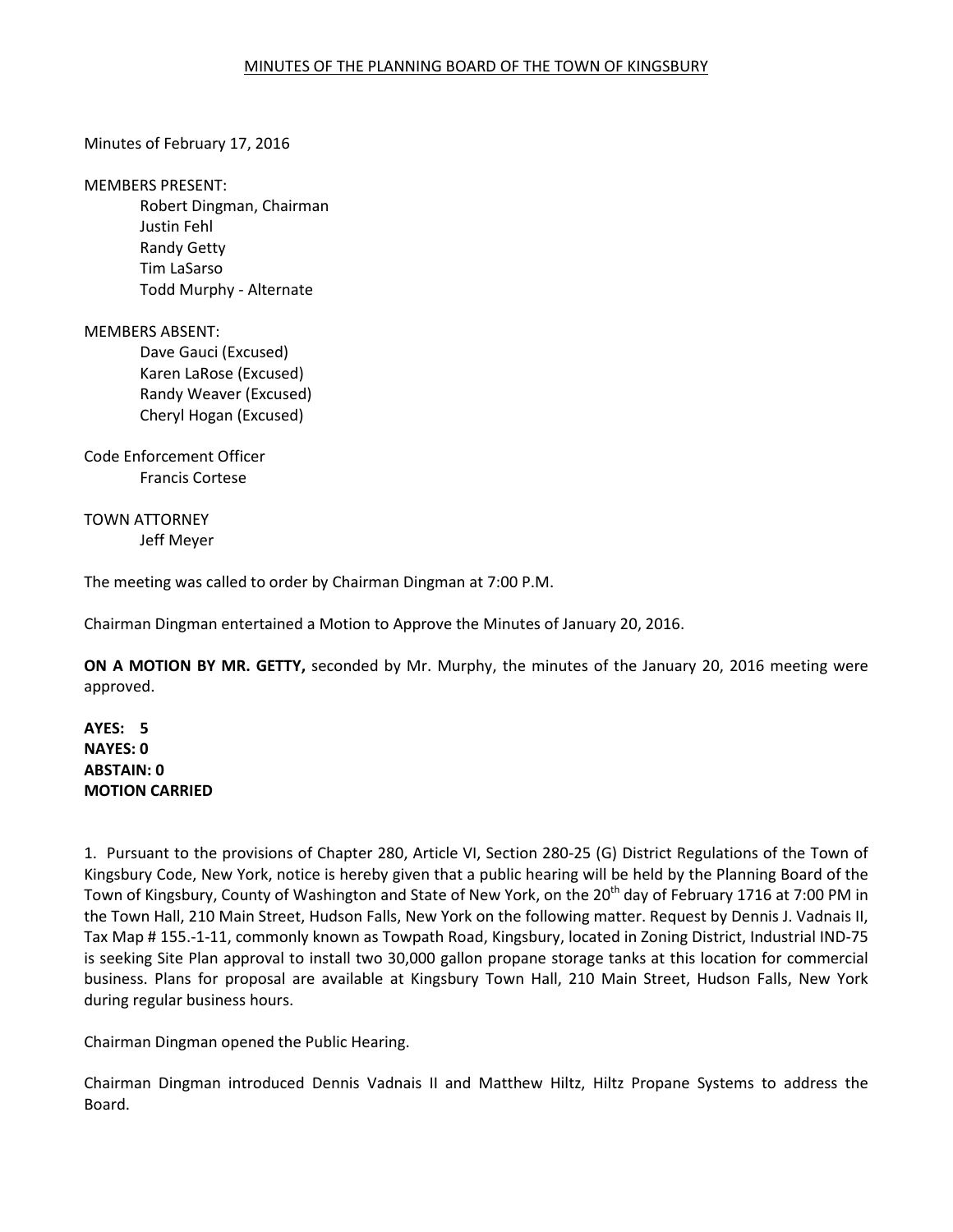Planning Board Meeting Page 2 February 17, 2016

Mr. Hiltz stated he owns Hiltz Propane Systems. He designs and installs similar systems to what Mr. Vadnais is hoping to install.

Mr. Vadnais gave a description of where the property is located on Towpath Road.

Mr. Hiltz stated he will be installing two (2) 30,000 gallon Stubby Tanks for residential delivery at this location. These tanks are a little shorter and fatter and take up less area.

Mr. Hiltz stated he has submitted updated plans to Mr. Cortese. They extended the fenced in area and a gate to accommodate the residential tanks. They are going to be using down cast lighting on the storage tanks.

Mr. Getty questioned if electricity was going to be needed to load or off load any propane.

Mr. Hitlz stated there is a pump in the system that requires power. It is very a minimal amount that is required.

Chairman Dingman stated there was a question if this project would look similar to the G.A. Bove tank located on Lower Warren Street in Queensbury. It will be similar.

Chairman Dingman stated Washington County Planning Board did not meet last month; therefor this Board could not make a decision. This Board had to wait 30 days for the County to respond and because they cancelled their meeting there is no response to this project.

The Public Hearing was closed.

**ON A MOTION BY MR. GETTY**, and seconded by Mr. Fehl the Kingsbury Planning Board declares lead agency status and having reviewed the short form SEQRA submission and having taken a hard look at the potential environmental impacts finds that there are no potential negative environmental impacts anticipated from this project and the Board issued a negative declaration on the project.

The Board then reviewed the proposed Resolution.

# **Resolution No. 1 of February 17, 2016**

**SITE PLAN REVIEW** – Dennis J. Vadnais, owner of Tax Map # 155.-1-11 commonly known as Towpath Road, Town of Kingsbury, is seeking Site Plan approval to install two 30,000 gallon propane storage tanks at this location. This action is pursuant to Section 280-25 (G) of the Code of the Town of Kingsbury.

**ON A MOTION BY** TIMOTHY LASARSO, seconded by JUSTIN FEHL based on all of the evidence and materials submitted by the Applicant, including but not limited to the fire safety analysis, updated plans, and the representations made at the meeting, the Application is hereby approved subject to the following conditions: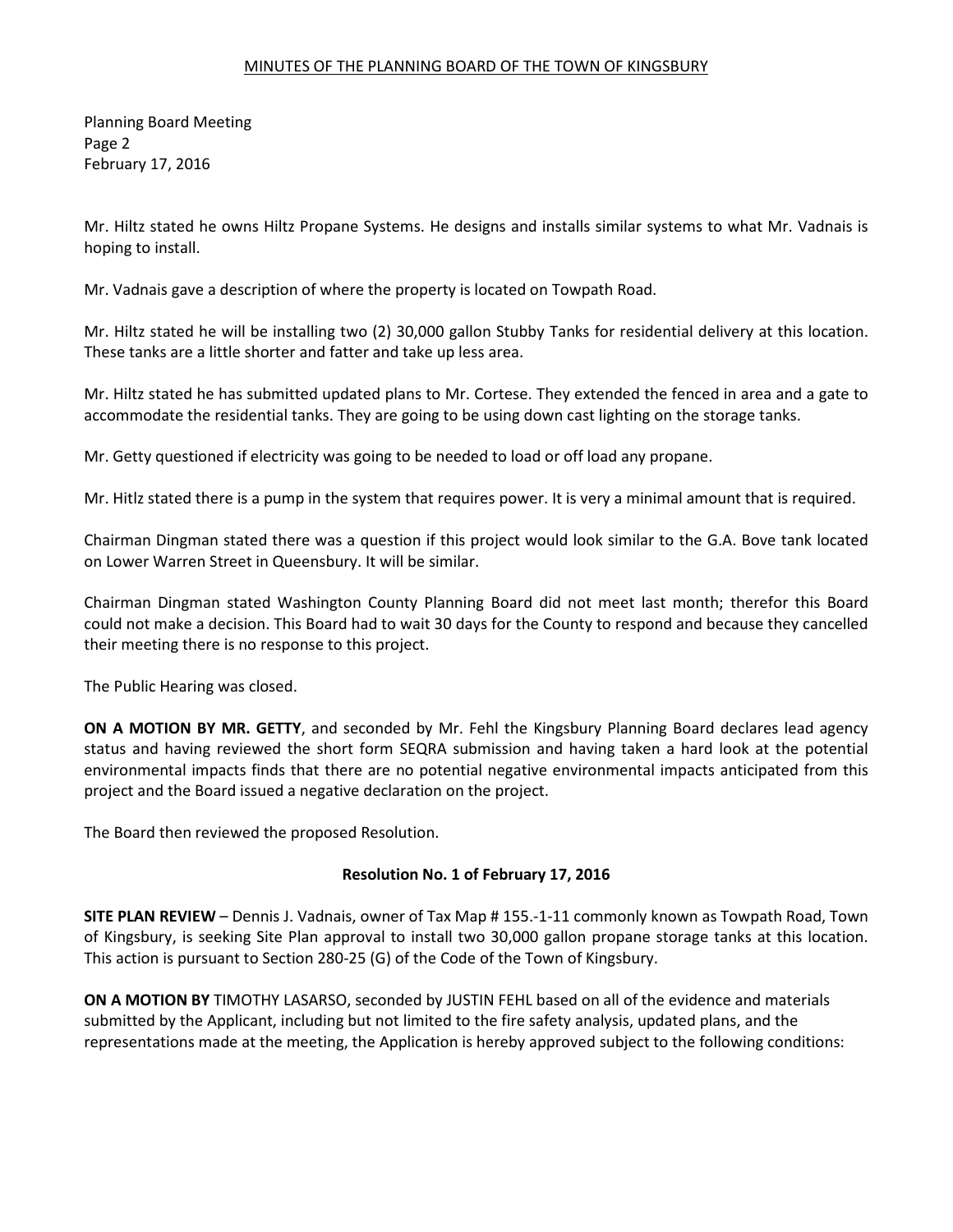Planning Board Meeting Page 3 February 17, 2016

- (1) No storage shall be permitted outside of fenced area.
- (2) Any exterior lighting for the premises must be downcast.
- (3) Receipt of the permit from the NYS Canal Corp, with a copy of same to be provided to the Code Enforcement Officer. Applicant shall comply with all of the terms and conditions therein.

**AYES: 5 NAYES: 0 ABSENT: 2** 

2. Pursuant to the provisions of Chapter 280, Article VI, Section 280-23 G District Regulations of the Town of Kingsbury Code, New York, notice is hereby given that a public hearing will be held by the Planning Board of the Town of Kingsbury, County of Washington and State of New York, on the 17th day of February 2016 at 7:00 PM in the Town Hall, 210 Main Street, Hudson Falls, New York on the following matter. Request by Shawn Camara, Tax Map # 146.17-4-3, commonly known as 1132 Dix Avenue, Kingsbury, located in Zoning District, Commercial / Com-1A is seeking Site Plan approval to change the use on property from residential to a commercial automobile sales lot. Plans for proposal are available at Kingsbury Town Hall, 210 Main Street, Hudson Falls, New York during regular business hours.

Chairman Dingman introduced Shawn Camara and Joseph DeBonis, Esq, DeBonis, Wright & Carris, P.C. to address the Board.

The Public Hearing was opened.

Mr. Camara stated at this time he is leasing 1128 Dix Avenue for the next five (5) years with the option to buy. He is currently has operating an automobile sales lot at this location. He is interested in buying 1132 Dix Avenue to work in conjunction with 1128 Dix Avenue. He would like to change the use from single family residence to commercial for the sale of automobiles. At the present time they are going to rent the house to the general manager of the car lot. Down the road they may do something different with the house. They would come back before the Board to get approval if they decide to make any changes. They are looking for more room to be able to move cars around. At the present time there is not enough room at 1128 Dix Avenue.

Mr. Camara questioned changes to the sign that is there now. He would like to have a sign that lights up.

Mr. Camara stated there are a few junk cars in the back of the 1128 property in a fenced in area. He does not want a junk yard atmosphere. This area holds 4 to 5 cars. They have a location in Fair Haven, VT and Hampton, NY where they do more mechanical work and painting at these locations.

Chairman Dingamn and the Board reviewed the comments from the County with the Applicant. The County suggested no new commercial drive to Dix Avenue.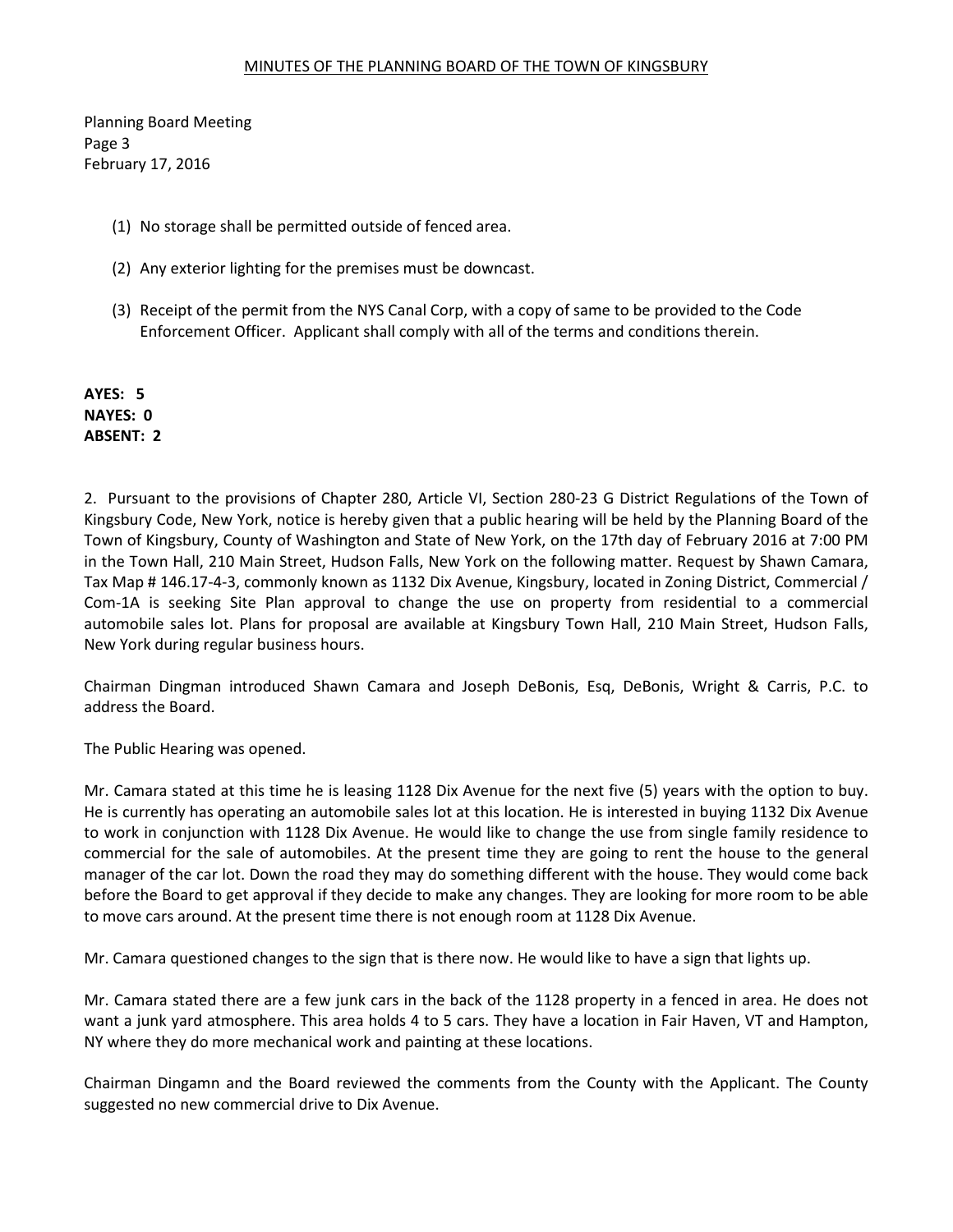Planning Board Meeting Page 4 February 17, 2016

Mr. Camara stated the main entrance and exit will remain on 1128 Dix Avenue and 1132 will maintain the current drive. On the 1132 property the person living there will use this driveway to park his car in the back.

The second recommendation was a buffer zone be provided to the east to shield visibility for neighbors.

Mr. Camera stated there is already a fence there.

The third recommendation is that the lighting be down cast and shielded.

The fourth recommendation grounding be stabilized for car storage and no runoff from property onto roadway.

Mr. Camara stated he has family that is involved with excavation that he will be consulting with them.

Mr. Camara had questions regarding if he did demolish the house on the property what would need to be done.

Mr. Cortese stated he would need a building permit for demolition of the house and any excavation for parking may require a catch basin or a dry well. You would have to keep your storm water on your property. Mr. Cortese stated if that is a single family home there is probably a septic there.

Mr. Camara stated at this time he is not taking the house down. If he did that and the business didn't do well then he would be left with an empty lot. A house would not be able to be built on the lot due to the size of the lot.

The Board suggested Mr. Camara locate the septic tank before he places cars on the lot.

The Public Hearing was closed.

**ON A MOTION BY LASARSO**, and seconded by Mr. Getty the Kingsbury Planning Board declares lead agency status and having reviewed the short form SEQRA submission and having taken a hard look at the potential environmental impacts finds that there are no potential negative environmental impacts anticipated from this project and the Board issued a negative declaration on the project.

The Board then reviewed the proposed Resolution.

#### **Resolution No. 2 of February 17, 2016**

**SITE PLAN REVIEW** – Shawn Camara, owner of Tax Map # 146.17-4-3 commonly known as 1132 Dix Avenue, Town of Kingsbury, is seeking Site Plan approval for a commercial automobile sales lot at this location. This action is pursuant to Section 280-23 (G) of the Code of the Town of Kingsbury.